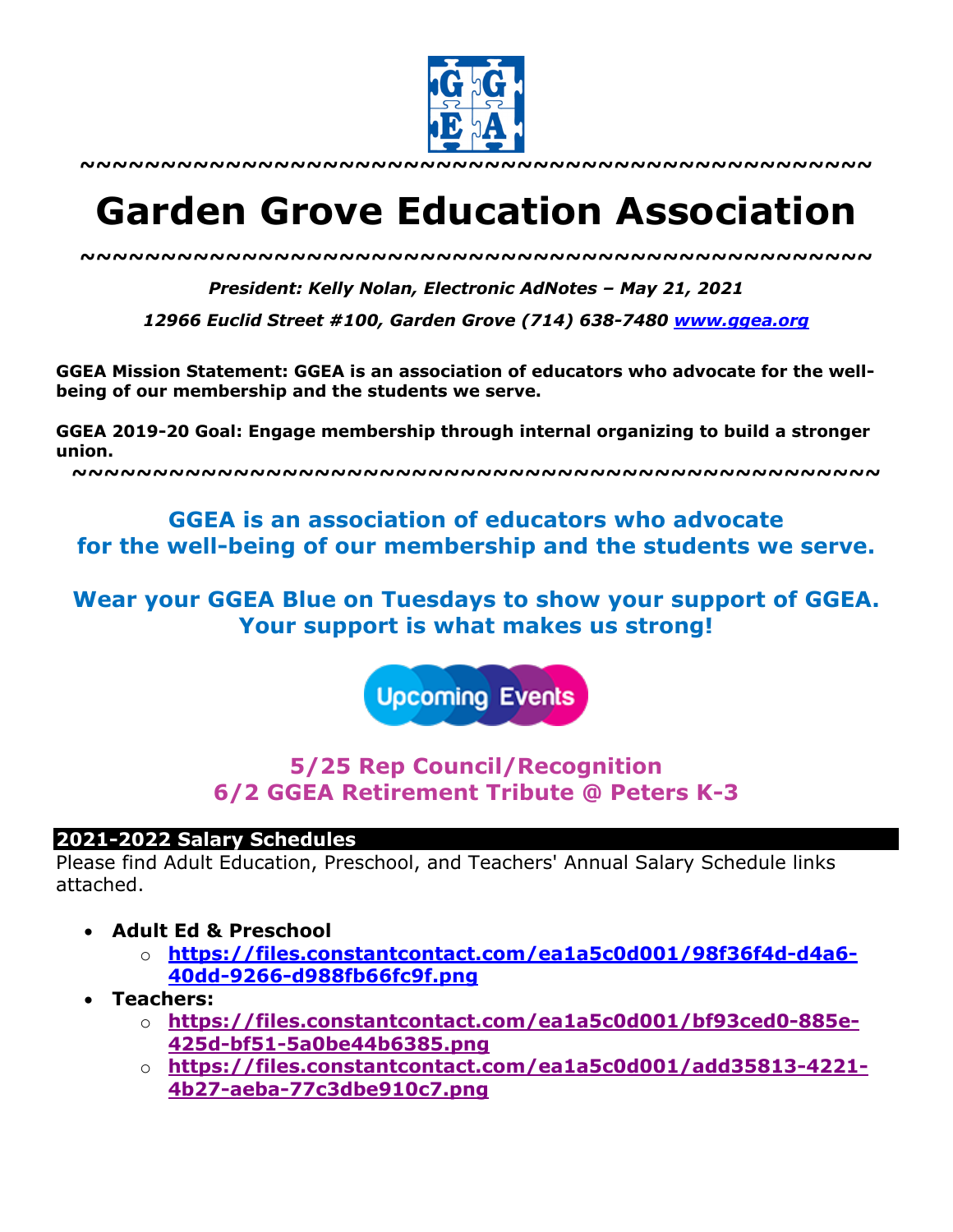## **GGEA 2021 Bargaining Survey**

The survey ended at 5PM this evening. At the time of this writing, 886 responses were received. Thank You.

GGEA's Board, Negotiations team, and Rep Council will receive a summary of the results next week. The Negotiations team will then be analyzing the comments.

#### **Retiring This Year?**

Our Retirement Tribute is just 12 days away. If you are retiring this year and we have yet to hear from you, please call the GGEA office as soon as possible. This will be a RSVP in-person event at Peters K-3 on June 2nd. You deserve to be celebrated!

#### **When Will I See the 2% On Schedule & the 1.75% Off Schedule?**

You will see the 2% on schedule increase in your May paycheck. The 2% Retro on schedule and the 1.75% off schedule will be seen in your June check

#### **The NEA Foundation is offering NEW Envision Equity Grants for Educators!!**

*Easy application process! Deadline June 1!!!*

The widespread and disparate impact of the COVID-19 pandemic has underscored the need to reimagine education in ways that will transform inequities, meet the needs of the whole child, and prepare all students to thrive in an ever-changing world.

This new grant program will enable educators across the country to build on their knowledge of what works to bring out every student's best.

Envision Equity Grants will enable educators to test creative new ideas and innovations, demonstrating exemplary teaching and learning. They will support students' projectbased learning, advancing cultural understanding and appreciation, anti-racism commitments, and students' understanding of civic engagement and democracy

Envision Equity Grants will primarily support projects that serve the students most affected by the COVID-19 pandemic: students of color, students from low-income families, English language learners, students with disabilities, and students experiencing homelessness. **https://www.neafoundation.org/for-educators/envision-equitygrants/**

Note: Sharing from NEA Foundation

#### **Helpful Tax Information**

Remember, ask your tax advisor if your professional association dues are tax deductible. Click on the link for your GGEA/CTA/NEA dues for the 2020 tax year.

• **https://files.constantcontact.com/ea1a5c0d001/2b4023dd-1dc5-4029- 85e2-59974d18d34c.png**

#### **REMINDERS:**

#### **Attorney Consultation Available**

The opportunity to speak with an attorney for 30 minutes on non-work related issues has resumed. Please call the GGEA office for more information.